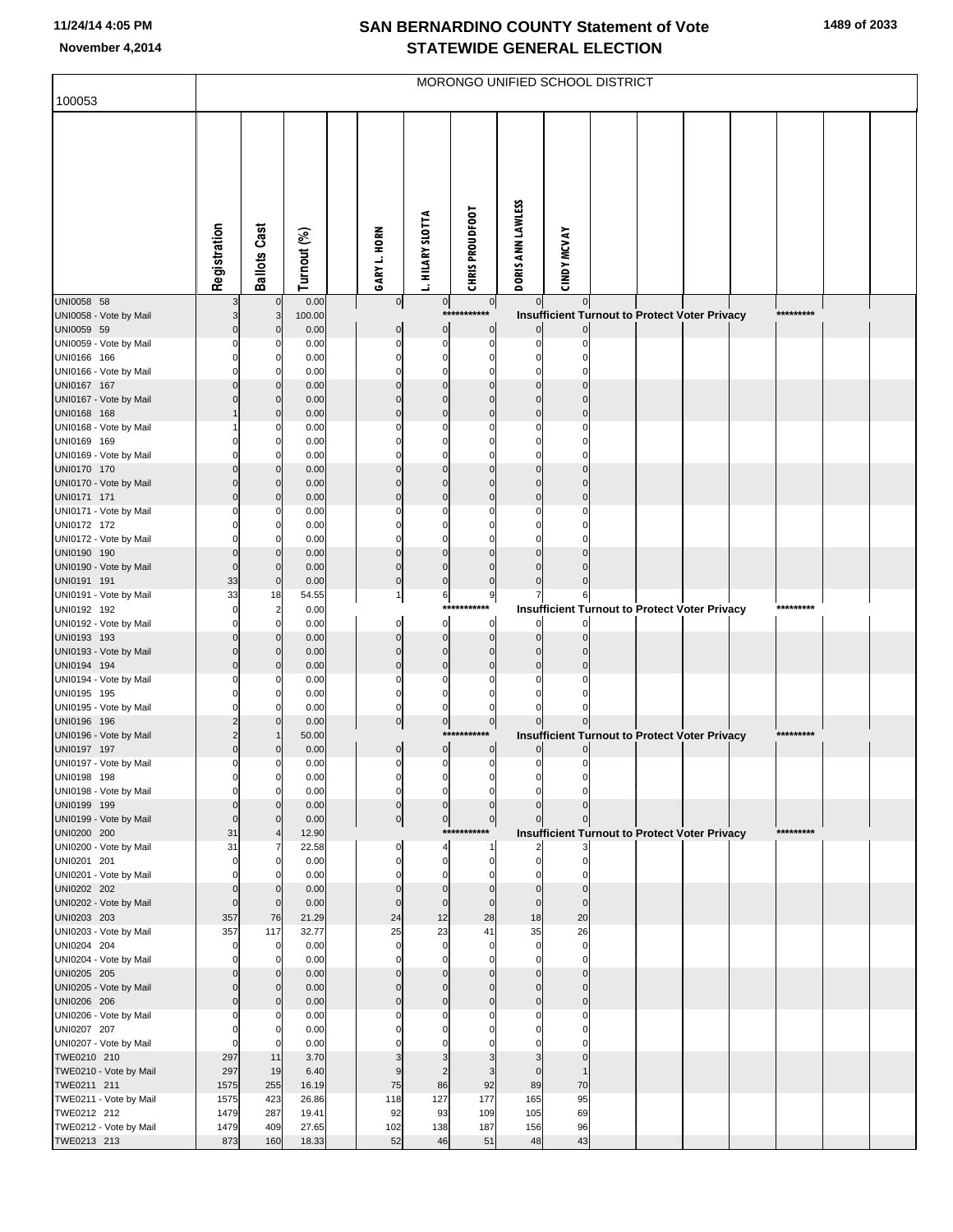| 1490 of 2033 |  |  |
|--------------|--|--|
|--------------|--|--|

|                                       | MORONGO UNIFIED SCHOOL DISTRICT |                               |                |  |                      |                                  |                                  |                            |                           |  |  |                                                      |  |           |  |
|---------------------------------------|---------------------------------|-------------------------------|----------------|--|----------------------|----------------------------------|----------------------------------|----------------------------|---------------------------|--|--|------------------------------------------------------|--|-----------|--|
| 100053                                |                                 |                               |                |  |                      |                                  |                                  |                            |                           |  |  |                                                      |  |           |  |
|                                       | Registration                    | <b>Ballots Cast</b>           | Turnout (%)    |  | GARY L. HORN         | L. HILARY SLOTTA                 | <b>CHRIS PROUDFOOT</b>           | DORIS ANN LAWLESS          | <b>CINDY MCVAY</b>        |  |  |                                                      |  |           |  |
| TWE0213 - Vote by Mail                | 873                             | 240                           | 27.49          |  | 74                   | 60                               | 111                              | 82                         | 67                        |  |  |                                                      |  |           |  |
| TWE0214 214<br>TWE0214 - Vote by Mail | 906<br>906                      | 190<br>265                    | 20.97<br>29.25 |  | 50<br>65             | 66<br>86                         | 70<br>130                        | 74<br>97                   | 47<br>53                  |  |  |                                                      |  |           |  |
| TWE0215 215                           |                                 | 0                             | 0.00           |  | 0                    | 0                                | 0                                | 0                          | 0                         |  |  |                                                      |  |           |  |
| TWE0215 - Vote by Mail                |                                 | $\Omega$                      | 0.00           |  | $\Omega$             | $\Omega$                         | 0                                | $\Omega$                   | $\Omega$                  |  |  |                                                      |  |           |  |
| UNI0216 216                           |                                 | 0                             | 0.00           |  | 0                    | 0                                | 0                                | 0                          | 0                         |  |  |                                                      |  |           |  |
| UNI0216 - Vote by Mail<br>UNI0217 217 | 36                              | $\mathbf 0$<br>$\mathbf 0$    | 0.00<br>0.00   |  | $\Omega$<br>0        | $\Omega$<br>$\Omega$             | $\Omega$<br>$\Omega$             | $\mathbf 0$                | $\Omega$<br>$\mathbf 0$   |  |  |                                                      |  |           |  |
| UNI0217 - Vote by Mail                | 36                              | 17                            | 47.22          |  | 3                    | 4                                | 10                               | 5                          | 5                         |  |  |                                                      |  |           |  |
| UNI0218 218                           |                                 | 0                             | 0.00           |  | $\mathbf 0$          | $\overline{0}$                   | $\overline{0}$                   | 0                          | 0                         |  |  |                                                      |  |           |  |
| UNI0218 - Vote by Mail                |                                 | $\mathbf{1}$                  | 0.00           |  |                      | ****                             | ***                              |                            |                           |  |  | <b>Insufficient Turnout to Protect Voter Privacy</b> |  | ********* |  |
| UNI0219 219                           | 16                              | 0                             | 0.00           |  | 0                    | $\mathbf 0$                      | $\overline{0}$                   |                            |                           |  |  |                                                      |  |           |  |
| UNI0219 - Vote by Mail<br>UNI0220 220 | 16                              | $\overline{7}$<br>$\mathbf 0$ | 43.75<br>0.00  |  | 0                    | 4<br>$\Omega$                    | 5 <sub>5</sub><br>$\mathbf 0$    | $\Omega$                   | $\mathbf 0$               |  |  |                                                      |  |           |  |
| UNI0220 - Vote by Mail                |                                 | $\Omega$                      | 0.00           |  | $\Omega$             | $\Omega$                         | $\mathbf 0$                      | $\Omega$                   | $\mathbf 0$               |  |  |                                                      |  |           |  |
| UNI0221 221                           |                                 | 0                             | 0.00           |  | 0                    | 0                                | 0                                | 0                          | 0                         |  |  |                                                      |  |           |  |
| UNI0221 - Vote by Mail                |                                 | 0                             | 0.00           |  | 0                    | $\Omega$                         | $\Omega$                         | 0                          | $\Omega$                  |  |  |                                                      |  |           |  |
| UNI0222 222<br>UNI0222 - Vote by Mail | 157<br>157                      | $\Omega$<br>91                | 0.00<br>57.96  |  | $\Omega$<br>18       | $\Omega$<br>25                   | 0<br>36                          | 0<br>23                    | 0<br>20                   |  |  |                                                      |  |           |  |
| UNI0223 223                           |                                 | $\mathbf 0$                   | 0.00           |  | $\mathbf 0$          | $\mathbf 0$                      | $\mathbf 0$                      | $\mathbf 0$                | $\mathbf 0$               |  |  |                                                      |  |           |  |
| UNI0223 - Vote by Mail                | $\Omega$                        | $\mathbf 0$                   | 0.00           |  | 0                    | $\pmb{0}$                        | $\mathbf 0$                      | $\mathbf 0$                | $\pmb{0}$                 |  |  |                                                      |  |           |  |
| UNI0224 224                           | 507                             | 137                           | 27.02          |  | 37                   | 28                               | 62                               | 40                         | 28                        |  |  |                                                      |  |           |  |
| UNI0224 - Vote by Mail<br>UNI0225 225 | 507<br>45                       | 144<br>13                     | 28.40<br>28.89 |  | 29                   | 37<br>3                          | 61<br>10                         | 43<br>4                    | 33<br>$\overline{2}$      |  |  |                                                      |  |           |  |
| UNI0225 - Vote by Mail                | 45                              | 15                            | 33.33          |  | 8                    | $\overline{2}$                   | 5                                | $\overline{4}$             | $\mathsf 3$               |  |  |                                                      |  |           |  |
| UNI0226 226                           | 341                             | 40                            | 11.73          |  | 8                    | $\overline{7}$                   | 15                               | 11                         | 10                        |  |  |                                                      |  |           |  |
| UNI0226 - Vote by Mail                | 341                             | 134                           | 39.30          |  | 34                   | 37                               | 44                               | 38                         | 36                        |  |  |                                                      |  |           |  |
| UNI0227 227<br>UNI0227 - Vote by Mail | 1454<br>1454                    | 252<br>452                    | 17.33<br>31.09 |  | 52<br>77             | 81<br>135                        | 89<br>163                        | 64<br>136                  | 68<br>120                 |  |  |                                                      |  |           |  |
| UNI0228 228                           |                                 | $\mathbf 0$                   | 0.00           |  | 0                    | 0                                | 0                                | 0                          | 0                         |  |  |                                                      |  |           |  |
| UNI0228 - Vote by Mail                |                                 | $\mathbf 0$                   | 0.00           |  | $\mathbf 0$          | $\mathbf 0$                      | $\mathbf 0$                      | $\mathbf 0$                | $\pmb{0}$                 |  |  |                                                      |  |           |  |
| UNI0229 229                           | 479                             | 43                            | 8.98           |  | 6                    | 5                                | 15                               | 9                          | 9                         |  |  |                                                      |  |           |  |
| UNI0229 - Vote by Mail<br>UNI0230 230 | 479<br>1457                     | 103<br>250                    | 21.50<br>17.16 |  | 26<br>53             | 36<br>69                         | 32<br>99                         | 26<br>81                   | 20<br>62                  |  |  |                                                      |  |           |  |
| UNI0230 - Vote by Mail                | 1457                            | 436                           | 29.92          |  | 94                   | 137                              | 163                              | 147                        | 98                        |  |  |                                                      |  |           |  |
| UNI0231 231                           | 0                               | 0                             | 0.00           |  | $\mathbf 0$          | $\mathbf 0$                      | $\mathbf 0$                      | 0                          | 0                         |  |  |                                                      |  |           |  |
| UNI0231 - Vote by Mail                | $\overline{0}$                  | $\mathbf 0$                   | 0.00           |  | $\Omega$             | $\Omega$                         | $\Omega$                         | $\Omega$                   | $\Omega$                  |  |  |                                                      |  |           |  |
| UNI0232 232<br>UNI0232 - Vote by Mail | 75<br>75                        | $\mathbf 0$<br>40             | 0.00<br>53.33  |  | $\mathbf 0$<br>12    | $\mathbf{0}$<br>6                | 11                               | $\Omega$<br>10             | $\Omega$<br>14            |  |  |                                                      |  |           |  |
| UNI0233 233                           | 8                               | $\Omega$                      | 0.00           |  | $\overline{0}$       | $\overline{0}$                   | $\overline{0}$                   | 0                          | 0                         |  |  |                                                      |  |           |  |
| UNI0233 - Vote by Mail                |                                 | $\overline{c}$                | 25.00          |  |                      |                                  | ***********                      |                            |                           |  |  | Insufficient Turnout to Protect Voter Privacy        |  | ********* |  |
| UNI0234 234                           |                                 | $\Omega$                      | 0.00           |  | 0                    | $\overline{0}$                   | $\overline{0}$                   |                            |                           |  |  |                                                      |  |           |  |
| UNI0234 - Vote by Mail<br>UNI0235 235 |                                 | $\Omega$<br>$\mathbf 0$       | 0.00<br>0.00   |  | 0<br>이               | $\overline{0}$<br>$\overline{0}$ | $\overline{0}$<br>$\overline{0}$ | $\mathbf 0$<br>$\mathbf 0$ | $\pmb{0}$<br>$\mathbf{0}$ |  |  |                                                      |  |           |  |
| UNI0235 - Vote by Mail                |                                 | $\mathbf 1$                   | 0.00           |  |                      |                                  | ***********                      |                            |                           |  |  | <b>Insufficient Turnout to Protect Voter Privacy</b> |  | ********* |  |
| UNI0236 236                           |                                 | 0                             | 0.00           |  | 0                    | 0                                | $\overline{0}$                   |                            |                           |  |  |                                                      |  |           |  |
| UNI0236 - Vote by Mail                |                                 | $\Omega$                      | 0.00           |  | 0                    | $\mathbf 0$                      | $\mathbf 0$                      |                            | $\Omega$                  |  |  |                                                      |  |           |  |
| UNI0237 237<br>UNI0237 - Vote by Mail |                                 | $\Omega$<br>$\Omega$          | 0.00<br>0.00   |  | $\Omega$<br>$\Omega$ | $\mathbf 0$<br>$\Omega$          | $\Omega$<br>$\Omega$             | 0<br>$\Omega$              | $\Omega$                  |  |  |                                                      |  |           |  |
| UNI0238 238                           |                                 | $\mathbf 0$                   | 0.00           |  | 0                    | $\Omega$                         | $\Omega$                         | $\Omega$                   | $\Omega$                  |  |  |                                                      |  |           |  |
| UNI0238 - Vote by Mail                |                                 | $\Omega$                      | 0.00           |  | $\Omega$             | $\mathbf{0}$                     | $\Omega$                         | $\Omega$                   | $\Omega$                  |  |  |                                                      |  |           |  |
| UNI0239 239                           |                                 | 0                             | 0.00           |  | 0                    | 0                                | $\Omega$                         | $\Omega$                   | $\Omega$                  |  |  |                                                      |  |           |  |
| UNI0239 - Vote by Mail<br>UNI0240 240 |                                 | $\Omega$<br>0                 | 0.00<br>0.00   |  | n                    | 0<br>n                           | $\Omega$                         | $\Omega$<br>0              | $\Omega$<br>$\Omega$      |  |  |                                                      |  |           |  |
| UNI0240 - Vote by Mail                |                                 | $\Omega$                      | 0.00           |  | U                    | $\Omega$                         | $\Omega$                         | $\Omega$                   | $\Omega$                  |  |  |                                                      |  |           |  |
| UNI0241 241                           |                                 | $\Omega$                      | 0.00           |  |                      | U                                | $\Omega$                         | $\Omega$                   | $\Omega$                  |  |  |                                                      |  |           |  |
| UNI0241 - Vote by Mail                |                                 | $\overline{7}$                | 87.50          |  |                      |                                  |                                  | $\overline{2}$             | $\mathbf 0$               |  |  |                                                      |  |           |  |
| UNI0242 242                           |                                 | 0                             | 0.00           |  | ŋ                    | 0                                | 0<br>O                           | $\Omega$                   | $\Omega$                  |  |  |                                                      |  |           |  |
| UNI0242 - Vote by Mail<br>UNI0243 243 |                                 | 0<br>n                        | 0.00<br>0.00   |  | 0                    | 0<br>0                           | $\Omega$                         | 0<br>0                     | 0                         |  |  |                                                      |  |           |  |
| UNI0243 - Vote by Mail                |                                 |                               | 0.00           |  | $\Omega$             | $\mathbf{0}$                     | $\Omega$                         | $\Omega$                   | $\pmb{0}$                 |  |  |                                                      |  |           |  |
|                                       |                                 |                               |                |  |                      |                                  |                                  |                            |                           |  |  |                                                      |  |           |  |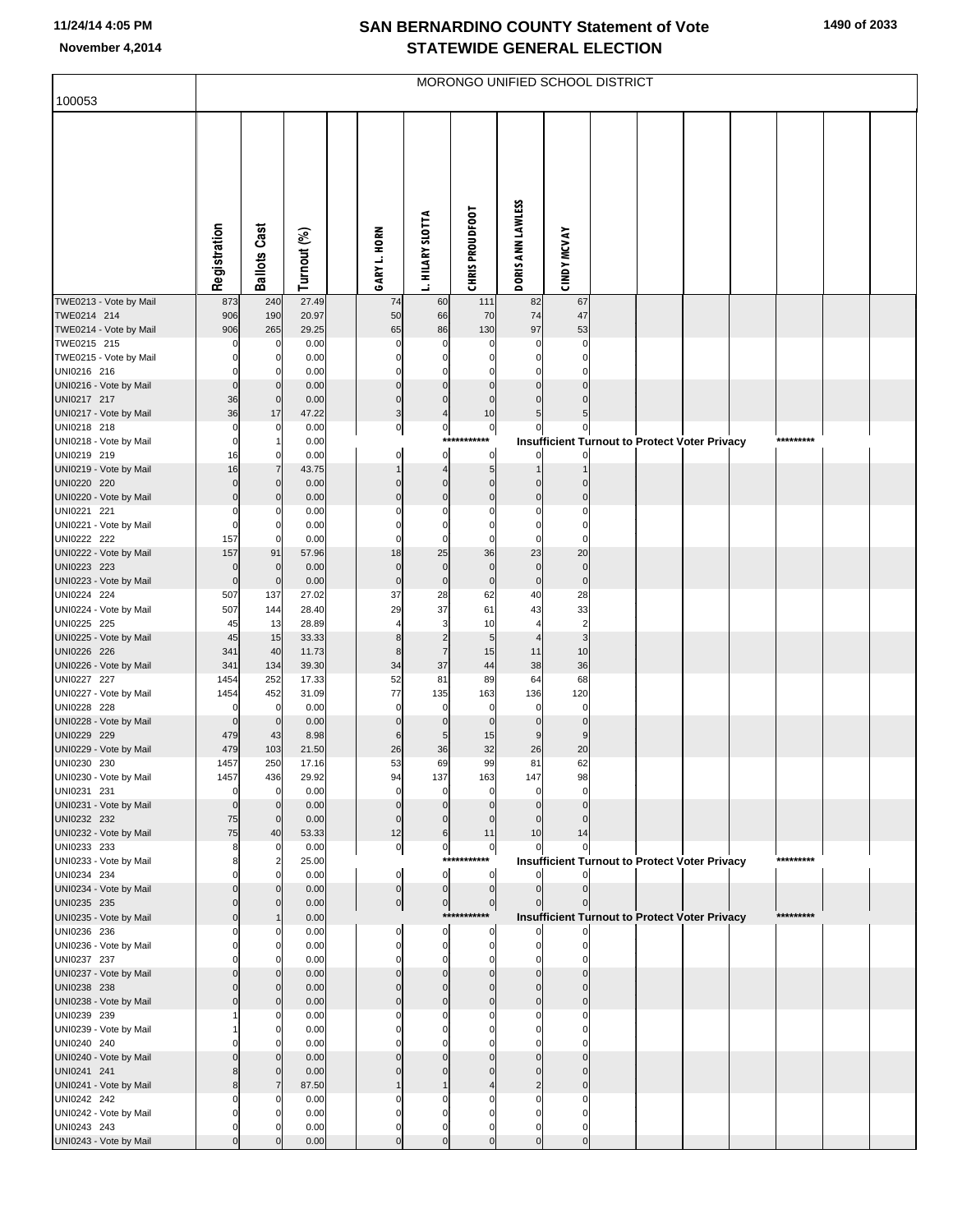| 100053                                | MORONGO UNIFIED SCHOOL DISTRICT |                     |                |  |                             |                            |                                   |                     |                             |  |  |                                                      |           |  |
|---------------------------------------|---------------------------------|---------------------|----------------|--|-----------------------------|----------------------------|-----------------------------------|---------------------|-----------------------------|--|--|------------------------------------------------------|-----------|--|
|                                       |                                 |                     |                |  |                             |                            |                                   |                     |                             |  |  |                                                      |           |  |
|                                       | Registration                    | <b>Ballots Cast</b> | Turnout (%)    |  | GARY L. HORN                | <b>L. HILARY SLOTTA</b>    | <b>CHRIS PROUDFOOT</b>            | DORIS ANN LAWLESS   | <b>CINDY MCVAY</b>          |  |  |                                                      |           |  |
| UNI0244 244                           | $\mathbf 0$                     | $\mathbf 0$         | 0.00<br>0.00   |  | $\mathbf 0$<br>$\mathbf{0}$ | $\mathbf 0$                | $\Omega$<br>$\Omega$              | $\mathbf{0}$        | $\mathbf 0$<br>$\mathbf{0}$ |  |  |                                                      |           |  |
| UNI0244 - Vote by Mail<br>UNI0245 245 | 609                             | 79                  | 12.97          |  | 18                          | 17                         | 34                                | 17                  |                             |  |  |                                                      |           |  |
| UNI0245 - Vote by Mail                | 609                             | 195                 | 32.02          |  | 53                          | 47                         | 90                                | 44                  | 39                          |  |  |                                                      |           |  |
| UNI0246 246<br>UNI0246 - Vote by Mail |                                 | 0                   | 0.00<br>75.00  |  | $\pmb{0}$                   | $\pmb{0}$<br>***           | $\overline{0}$<br>***             | $\Omega$            |                             |  |  | <b>Insufficient Turnout to Protect Voter Privacy</b> | ********* |  |
| UNI0247 247                           |                                 |                     | 0.00           |  | $\Omega$                    | $\Omega$                   | $\mathbf{0}$                      |                     |                             |  |  |                                                      |           |  |
| UNI0247 - Vote by Mail                |                                 |                     | 0.00           |  | C                           | $\Omega$                   | $\Omega$                          | $\mathbf{0}$        | $\mathbf{0}$                |  |  |                                                      |           |  |
| UNI0248 248                           | 286                             | 6                   | 2.10           |  | $\Omega$                    | 5                          |                                   | $\mathbf 0$         |                             |  |  |                                                      |           |  |
| UNI0248 - Vote by Mail<br>UNI0249 249 | 286<br>571                      | 165<br>101          | 57.69<br>17.69 |  | 29<br>20                    | 37<br>31                   | 52<br>34                          | 30<br>29            | 24<br>16                    |  |  |                                                      |           |  |
| UNI0249 - Vote by Mail                | 571                             | 173                 | 30.30          |  | 43                          | 32                         | 61                                | 58                  | 39                          |  |  |                                                      |           |  |
| UNI0250 250                           | 7                               | $\mathbf 0$         | 0.00           |  | $\pmb{0}$                   | $\pmb{0}$                  | 0                                 | $\mathbf 0$         | $\overline{0}$              |  |  |                                                      |           |  |
| UNI0250 - Vote by Mail<br>UNI0251 251 | $\overline{7}$<br>302           | 40                  | 14.29<br>13.25 |  | $\overline{9}$              | ***<br>14                  | ******<br>12                      | 11                  | 12                          |  |  | Insufficient Turnout to Protect Voter Privacy        | ********* |  |
| UNI0251 - Vote by Mail                | 302                             | 105                 | 34.77          |  | 25                          | 15                         | 40                                | 26                  | 20                          |  |  |                                                      |           |  |
| UNI0252 252                           |                                 | 0                   | 0.00           |  | $\mathbf 0$                 | $\mathbf 0$                | $\Omega$                          | $\Omega$            | $\Omega$                    |  |  |                                                      |           |  |
| UNI0252 - Vote by Mail                |                                 |                     | 0.00           |  | $\mathbf 0$                 | $\Omega$                   | $\Omega$                          |                     | $\Omega$                    |  |  |                                                      |           |  |
| UNI0253 253<br>UNI0253 - Vote by Mail | 6                               | $\Omega$            | 0.00<br>66.67  |  | $\pmb{0}$                   | $\mathbf 0$<br>***         | $\overline{0}$<br>*****           |                     | $\overline{0}$              |  |  | <b>Insufficient Turnout to Protect Voter Privacy</b> | ********* |  |
| UNI0254 254                           | 1554                            | 249                 | 16.02          |  | 67                          | 68                         | 86                                | 59                  | 50                          |  |  |                                                      |           |  |
| UNI0254 - Vote by Mail                | 1554                            | 375                 | 24.13          |  | 112                         | 101                        | 140                               | 106                 | 81                          |  |  |                                                      |           |  |
| UNI0255 255<br>UNI0255 - Vote by Mail |                                 |                     | 0.00<br>0.00   |  | C                           | 0                          | C                                 |                     |                             |  |  |                                                      |           |  |
| UNI0256 256                           | 12                              | $\Omega$            | 0.00           |  |                             |                            |                                   |                     |                             |  |  |                                                      |           |  |
| UNI0256 - Vote by Mail                | 12                              | 6                   | 50.00          |  |                             |                            | 5                                 |                     |                             |  |  |                                                      |           |  |
| UNI0257 257                           | $\Omega$                        |                     | 0.00           |  | C                           | $\mathsf{C}$               | $\Omega$                          |                     |                             |  |  |                                                      |           |  |
| UNI0257 - Vote by Mail<br>UNI0258 258 |                                 |                     | 0.00<br>0.00   |  | 0<br>$\Omega$               | 0<br>$\mathbf 0$           | $\Omega$<br>$\mathbf 0$           |                     |                             |  |  |                                                      |           |  |
| UNI0258 - Vote by Mail                |                                 |                     | 75.00          |  |                             | $***$                      | ***                               |                     |                             |  |  | <b>Insufficient Turnout to Protect Voter Privacy</b> | ********* |  |
| UNI0259 259                           | 1504                            | 321                 | 21.34          |  | 77                          | 70                         | 108                               | 78                  | 82                          |  |  |                                                      |           |  |
| UNI0259 - Vote by Mail<br>UNI0260 260 | 1504<br>121                     | 419<br>$\Omega$     | 27.86<br>0.00  |  | 105<br>$\mathbf 0$          | 129<br>$\Omega$            | 139<br>$\Omega$                   | 105<br>$\mathbf{0}$ | 110<br>$\Omega$             |  |  |                                                      |           |  |
| UNI0260 - Vote by Mail                | 121                             | 58                  | 47.93          |  | 14                          | 6                          | 24                                | 12                  | 18                          |  |  |                                                      |           |  |
| UNI0261 261                           |                                 |                     | 0.00           |  |                             |                            |                                   |                     |                             |  |  |                                                      |           |  |
| UNI0261 - Vote by Mail<br>UNI0262 262 | 11<br>6                         | 6                   | 54.55<br>16.67 |  | $\overline{\mathbf{c}}$     | 0                          | $\overline{\mathbf{3}}$<br>****** |                     |                             |  |  |                                                      | ********* |  |
| UNI0262 - Vote by Mail                |                                 |                     | 0.00           |  | $\pmb{0}$                   | $\overline{0}$             | $\overline{0}$                    |                     |                             |  |  | Insufficient Turnout to Protect Voter Privacy        |           |  |
| UNI0263 263                           |                                 |                     | 0.00           |  | $\mathbf 0$                 | $\overline{0}$             | $\overline{0}$                    | $\overline{0}$      |                             |  |  |                                                      |           |  |
| UNI0263 - Vote by Mail                |                                 |                     | 66.67          |  |                             |                            | ***********                       |                     |                             |  |  | <b>Insufficient Turnout to Protect Voter Privacy</b> | ********* |  |
| UNI0264 264<br>UNI0264 - Vote by Mail | $\Omega$                        |                     | 0.00<br>0.00   |  | $\Omega$<br>$\Omega$        | $\mathbf 0$<br>$\mathbf 0$ | $\mathbf{0}$<br>$\mathbf 0$       | $\Omega$            | $\mathbf 0$                 |  |  |                                                      |           |  |
| YUV0265 265                           | 834                             | 155                 | 18.59          |  | 27                          | 54                         | 59                                | 31                  | 30                          |  |  |                                                      |           |  |
| YUV0265 - Vote by Mail                | 834                             | 300                 | 35.97          |  | 48                          | 117                        | 134                               | 79                  | 66                          |  |  |                                                      |           |  |
| YUV0266 266<br>YUV0266 - Vote by Mail | 1209<br>1209                    | 163<br>331          | 13.48<br>27.38 |  | 49<br>70                    | 45<br>121                  | 57<br>139                         | 52<br>103           | 35<br>70                    |  |  |                                                      |           |  |
| YUV0267 267                           | 17                              | 0                   | 0.00           |  | $\mathbf 0$                 | $\Omega$                   | $\Omega$                          |                     | $\mathbf 0$                 |  |  |                                                      |           |  |
| YUV0267 - Vote by Mail                | 17                              |                     | 52.94          |  | $\Omega$                    | 6                          | 5                                 |                     | 3                           |  |  |                                                      |           |  |
| YUV0268 268                           | 1061<br>1061                    | 156<br>328          | 14.70<br>30.91 |  | 40<br>80                    | 52<br>113                  | 46<br>125                         | 41<br>103           | 45<br>93                    |  |  |                                                      |           |  |
| YUV0268 - Vote by Mail<br>YUV0269 269 | $\Omega$                        | $\Omega$            | 0.00           |  | $\mathbf{0}$                | $\Omega$                   | $\mathbf 0$                       | $\mathbf{0}$        | $\overline{0}$              |  |  |                                                      |           |  |
| YUV0269 - Vote by Mail                | 0                               |                     | 0.00           |  |                             | C                          |                                   |                     |                             |  |  |                                                      |           |  |
| YUV0270 270                           | 42                              | 0                   | 0.00           |  |                             |                            |                                   |                     |                             |  |  |                                                      |           |  |
| YUV0270 - Vote by Mail<br>YUV0271 271 | 42<br>1566                      | 26<br>272           | 61.90<br>17.37 |  | 70                          | 10<br>93                   | 10<br>108                         | 71                  | 6<br>66                     |  |  |                                                      |           |  |
| YUV0271 - Vote by Mail                | 1566                            | 521                 | 33.27          |  | 116                         | 192                        | 181                               | 166                 | 142                         |  |  |                                                      |           |  |
| YUV0272 272                           | 1458                            | 227                 | 15.57          |  | 61                          | 70                         | 77                                | 70                  | 50                          |  |  |                                                      |           |  |
| YUV0272 - Vote by Mail                | 1458                            | 384                 | 26.34          |  | 95                          | 132                        | 127                               | 135                 | 96                          |  |  |                                                      |           |  |
| YUV0273 273<br>YUV0273 - Vote by Mail | 47<br>47                        | 13<br>17            | 27.66<br>36.17 |  | 6                           | 8                          | 5                                 |                     | -1<br>3                     |  |  |                                                      |           |  |
| YUV0274 274                           | 1842                            | 384                 | 20.85          |  | 81                          | 153                        | 148                               | 120                 | 58                          |  |  |                                                      |           |  |